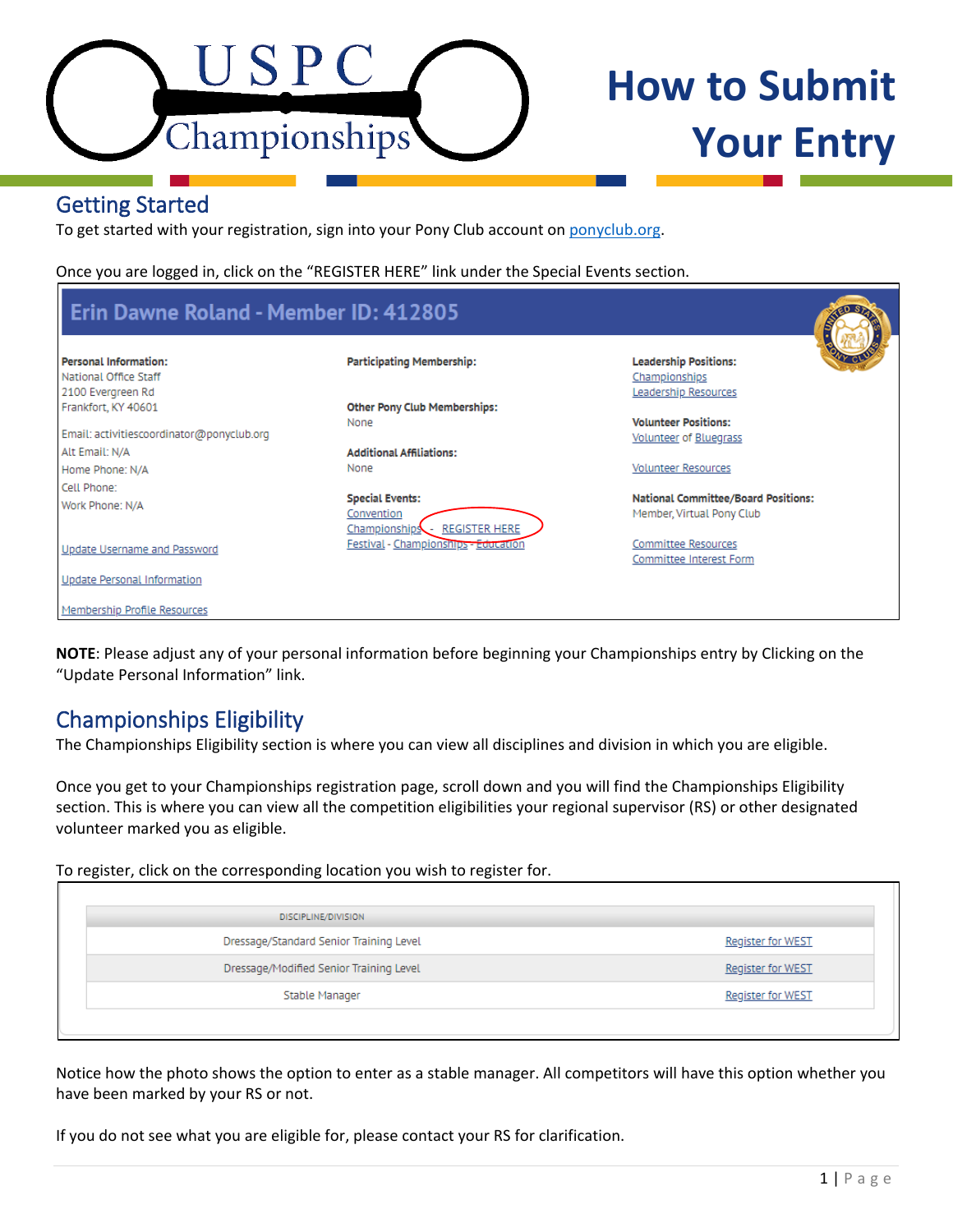If you are a C-3, B, H-A or A member, your registration may look different due to your certification. If you are a C-3, B, H-A, or A member and you did not rally, you must have your RS's approval before registering for Championships. Please see all current rulebooks for more information on C-3, B, H-A, or A eligibility requirements.

National Members should contact [events@ponyclub.org](mailto:events@ponyclub.org) if they do not see their eligibilities on their table.

| DISCIPLINE/DIVISION          |                   |
|------------------------------|-------------------|
| Approved for all Disciplines | Register for WEST |
| Stable Manager               | gister for WEST   |

## Completing Your Entry Form

When you open the application, you will see that all your information from your profile has been automatically uploaded. If this information is incorrect, please go back to your Pony Club Profile to edit the information. You will not be able to edit it here.

| <b>Lisa Reader</b><br>Championships WEST Registration<br>Dressage - Standard Senior Training Level |                                                                                                                                                                     |
|----------------------------------------------------------------------------------------------------|---------------------------------------------------------------------------------------------------------------------------------------------------------------------|
|                                                                                                    | Please note: Certain fields are read-only and cannot be changed. Editable fields are indicated by blue arrows; required fields are indicated by a red asterisk (*). |
| Are you willing to be a Team Captain? *<br>$O$ Yes $O$ No $\leftarrow$                             |                                                                                                                                                                     |
| Name:                                                                                              | <b>Emergency Contact Name: *</b>                                                                                                                                    |
| Lisa Reader                                                                                        | $\leftarrow$                                                                                                                                                        |
| Address:                                                                                           | <b>Emergency Contact Email: *</b>                                                                                                                                   |
|                                                                                                    | $\leftarrow$                                                                                                                                                        |
|                                                                                                    | <b>Emergency Contact Cell Phone Number:</b>                                                                                                                         |
|                                                                                                    | $\leftarrow$                                                                                                                                                        |
| Email: <sup>*</sup><br>$\leftarrow$                                                                | <b>USEF Member Number:</b><br>$\leftarrow$                                                                                                                          |
| <b>Home Phone Number:</b>                                                                          | Musical Freestyle: *<br>$\leftarrow$<br>◡                                                                                                                           |
| <b>Cell Phone Number:</b>                                                                          |                                                                                                                                                                     |
| $\leftarrow$                                                                                       | <b>T-Shirt Size *</b><br>$\leftarrow$<br>◡                                                                                                                          |
| <b>Participation Age:</b><br>61                                                                    |                                                                                                                                                                     |

Complete all required fields including: your horse, volunteer, chaperone information, and your personal coach (if applicable). You CANNOT submit your entry without a volunteer or chaperone (Emergency Contact for those 18 and over)

There is a section for team notes. Your RS will be combining teams in the system, and it is very helpful for them to know who you'd like to be on a team with or if you are completing an entry for Mounted Games, your teammates.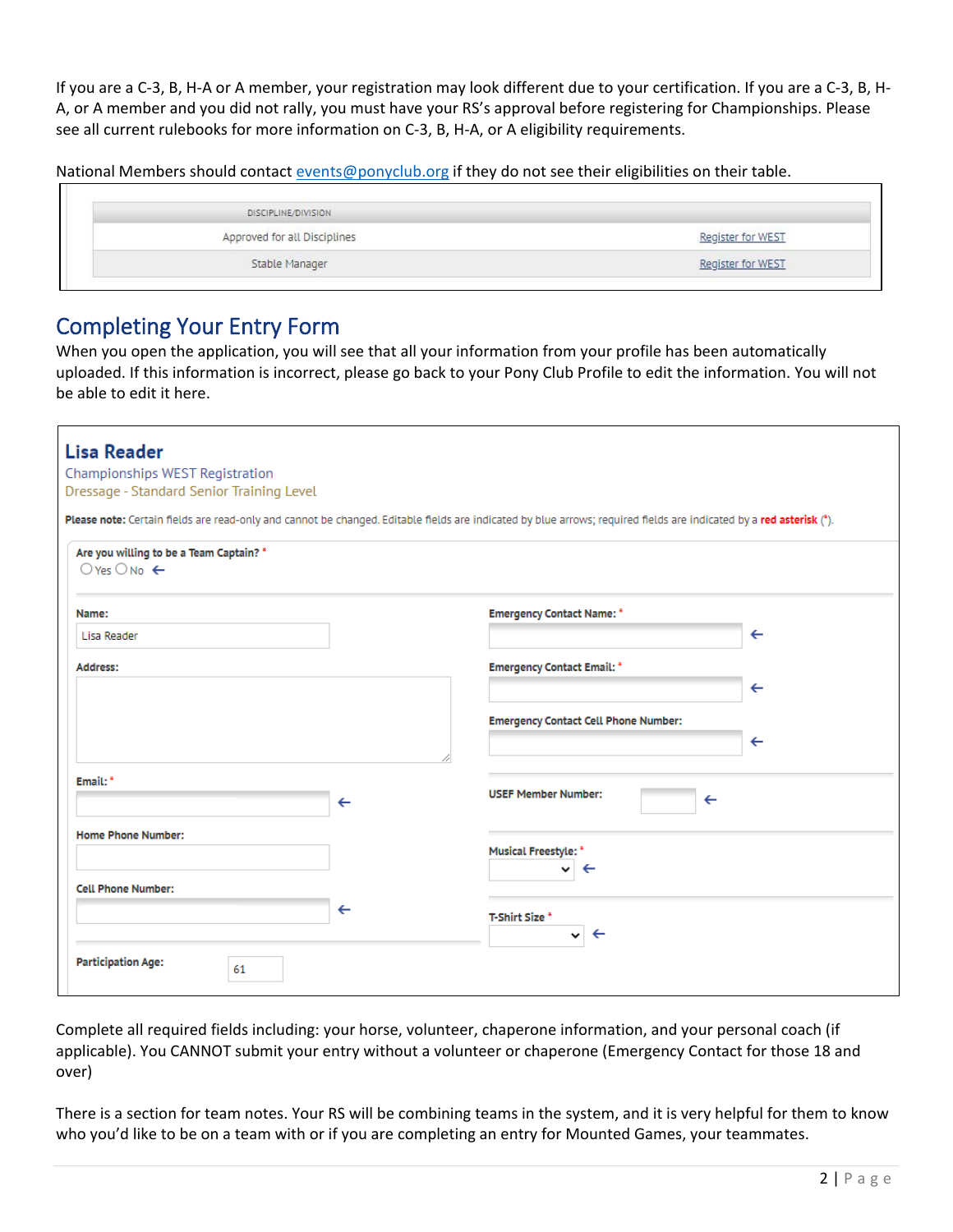| Add Horse Info                                                                                                                                                                                                                                                                                                                          |
|-----------------------------------------------------------------------------------------------------------------------------------------------------------------------------------------------------------------------------------------------------------------------------------------------------------------------------------------|
| No horse has been added. If you have a horse, use the Enter Horse Information button below to add the horse. (This form will be saved as Incomplete when you use the<br>Enter Horse Information button).                                                                                                                                |
| <b>Enter Horse Information</b>                                                                                                                                                                                                                                                                                                          |
|                                                                                                                                                                                                                                                                                                                                         |
| <b>Team Notes</b>                                                                                                                                                                                                                                                                                                                       |
| In the field below, please indicate the names of any competitors with whom you would like to be on a team. This includes if you would like to participate up in another<br>age division of the same competition level. A reminder, team make up is at the discretion of the RS and Discipline Secretary who will consider your request. |
|                                                                                                                                                                                                                                                                                                                                         |
|                                                                                                                                                                                                                                                                                                                                         |
| Volunteers                                                                                                                                                                                                                                                                                                                              |
| Each competitor is required to submit a Volunteer to assist with the competition. This Volunteer may also be expected to serve as Team Chaperone if the competitor's<br>team includes members under the age of 18. When entering your volunteer, please indicate if they are also willing to serve as a Team Chaperone if necessary.    |
| Please enter one or more individuals who are willing to serve as a Volunteer during Championships.                                                                                                                                                                                                                                      |
| <b>Enter Volunteer</b>                                                                                                                                                                                                                                                                                                                  |
| No volunteers entered.                                                                                                                                                                                                                                                                                                                  |
| At least one volunteer is required.                                                                                                                                                                                                                                                                                                     |
| Coach                                                                                                                                                                                                                                                                                                                                   |
| Individuals may bring a coach with them to Championships. A coach may NOT also serve as Chaperone or Volunteer.                                                                                                                                                                                                                         |
| Do you wish to bring your own Coach? *<br>$O$ Yes $\circledcirc$ No                                                                                                                                                                                                                                                                     |

**NOTE**: you MUST provide your horse's TIP number on this application to be eligible for TIP awards. We will not be accepting TIP numbers after the Championships closing date.

### Volunteer

Each competitor is required to submit a volunteer to assist with the competition. This volunteer may also be expected to serve as team chaperone if the competitor's team includes members under the age of 18. Please indicate if your entered volunteer is also willing to serve as a team chaperone if necessary.

**NOTE**: if the competitor is under the age of 18, this team chaperone button must be selected before proceeding. If they enter a volunteer and do not mark them as willing to serve as team chaperone, they should get a message that reads.

"As a competitor who is under the age of 18, you are required to have a volunteer who is also willing to serve as Team Chaperone. Click here to enter a different Volunteer".

Competitors should search for the volunteer in the database and select the correct one.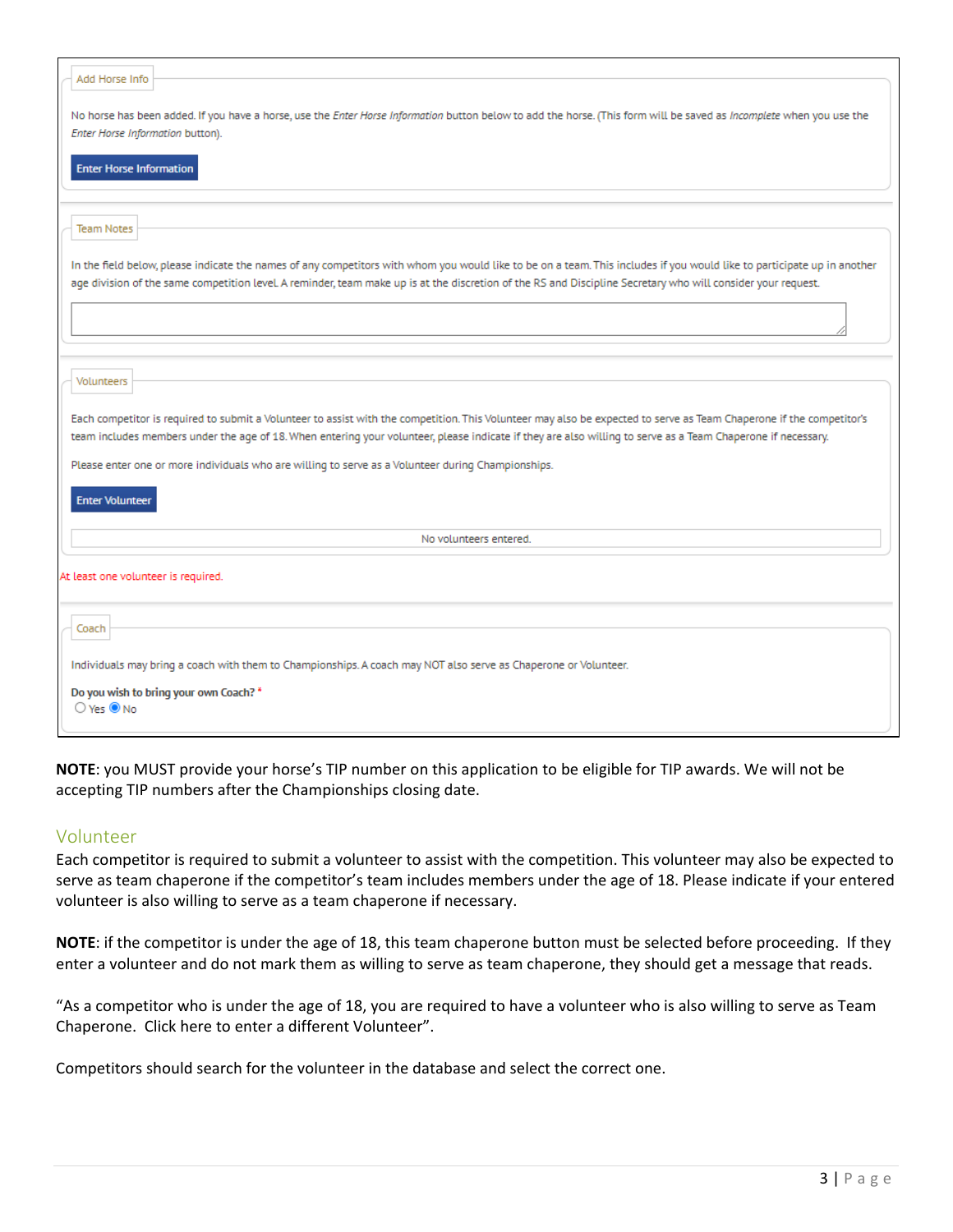## **Lisa Reader**

### Championships WEST Registration

Dressage - Standard Senior Training Level

| Last Name: | Email: |                                                                                                                                                                |
|------------|--------|----------------------------------------------------------------------------------------------------------------------------------------------------------------|
|            |        |                                                                                                                                                                |
|            |        |                                                                                                                                                                |
|            |        |                                                                                                                                                                |
|            |        | Use the form below to search the Pony Club database for your volunteer. You may enter in their First Name, Last Name or any combination of those to search the |

#### Coach – Field shows only for mounted disciplines

Coaches are only required for Show Jumping and allowed for all other mounted disciplines. Select the "Yes" button if you are bringing your personal coach to the Championships.

| Coach                                                                                                           |
|-----------------------------------------------------------------------------------------------------------------|
| Individuals may bring a coach with them to Championships. A coach may NOT also serve as Chaperone or Volunteer. |
| Do you wish to bring your own Coach? *<br>$\odot$ Yes $\bigcirc$ No                                             |
| <b>Enter Coach Information</b>                                                                                  |

If you would like to enter your own personal coach, please search for them below. Following the Championships closing, all entered coaches will receive an email directing them to required Championships forms and payment.

| <b>Lisa Reader</b>                        |            |                                                                                                                                                                    |
|-------------------------------------------|------------|--------------------------------------------------------------------------------------------------------------------------------------------------------------------|
| Championships WEST Registration           |            |                                                                                                                                                                    |
| Dressage - Standard Senior Training Level |            |                                                                                                                                                                    |
| Search For Coach<br>search the database.  |            | Use the form below to search the Pony Club database for your coach. You may enter in their First Name, Last Name, or Email address, or any combination of those to |
| <b>First Name:</b>                        | Last Name: | Email:                                                                                                                                                             |
| Type:<br>Adult V                          |            |                                                                                                                                                                    |
| <b>Find Coach</b><br>Cancel               |            |                                                                                                                                                                    |

Please note that a coach may **not** also serve as a team chaperone.